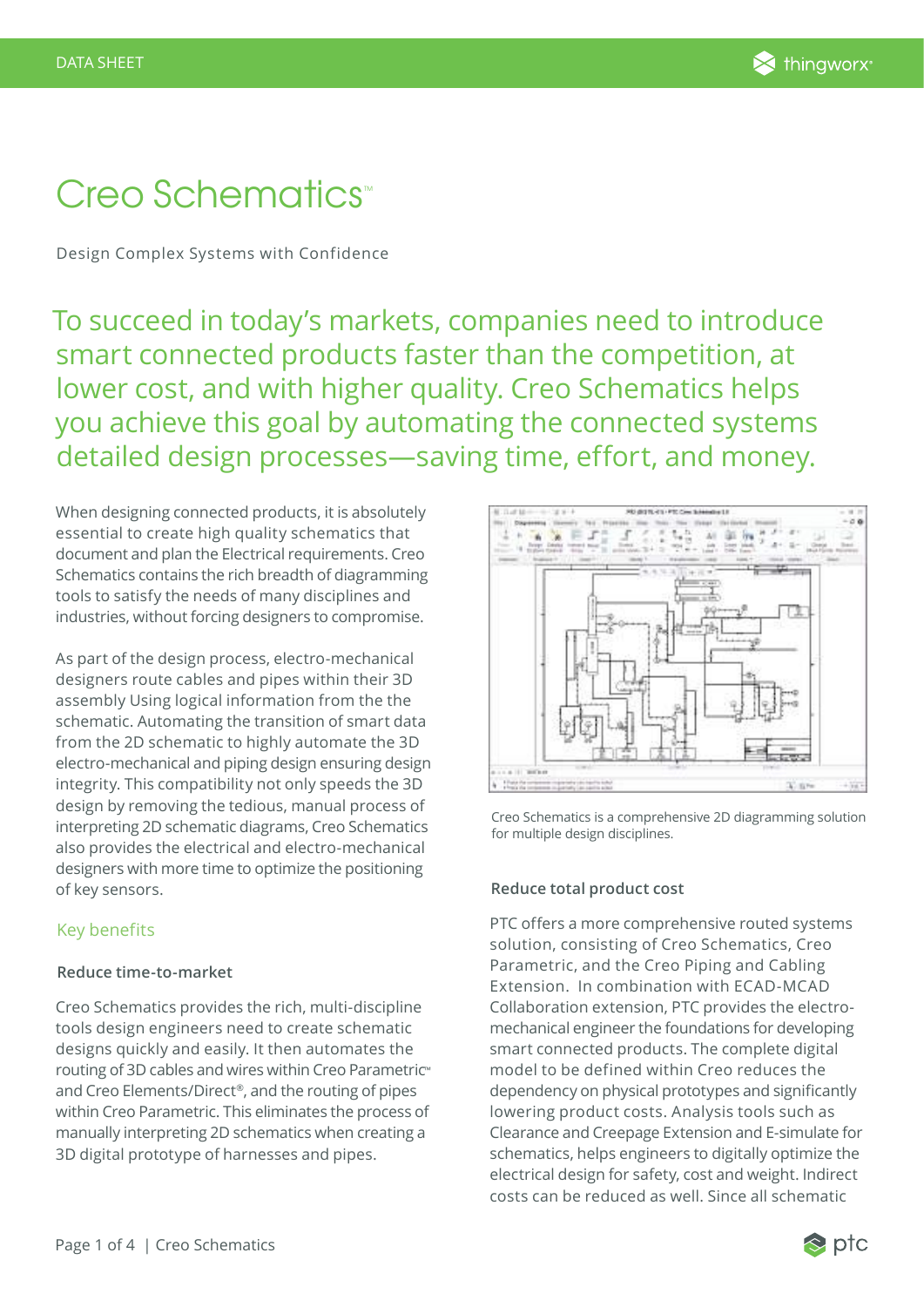creation and analysis tools, and 3D routing, PCB and Analysis tools are provided in a common set of tools, users won't need to learn multiple software user interfaces, further reducing training costs.

## **Improve product quality**

Creo Schematics enables the digital design to be completely defined, and its information to be transferred directly into Creo Parametric or Creo Elements/Direct to drive the 3D design. This eliminates the error-prone interpretation of 2D schematics by the mechanical engineer. Creo Parametric and Creo Elements/Direct can automatically check the completed 3D routed assembly for exact compliance with the 2D schematics, saving the engineer hours of manual, tedious checking, and eliminating mistakes before production– thereby resulting in improved product quality and greater confidence. In addition, simulation capabilities in Creo Schematics and Creo Parametric allow designers to optimize the design for electrical reliability.

### **Improve information exchange**

Creating a single, comprehensive digital model makes the rich product information available to all teams. The combination of Creo Schematics with the cabling and piping applications within Creo enables routed systems teams to completely define all aspects of the design in a rich digital model, without the need for interpretation or translation. Creo Schematics drives the 3D routing via XML, \*.ecad, and \*.con, which eliminates translation errors and automatically ensures compliance with the 2D schematic design.

# **The right tools**

Designers using Creo Schematic no longer need to rely on office tools that were never intended for schematic design. Nor do mechanical designers have to experience the frustration of interpreting 2D schematics, or manually checking the 3D routed systems for compliance. Creo Schematics, combined with the 3D piping and cabling applications in Creo, offers the 'no compromise' solution for the design of routed systems.



The software helps you create designs faster by enabling you to view and edit multiple objects.

#### **Built on proven technology**

A rich diagramming solution built on proven technology, the software combines the best functionality from PTC's proven incumbent diagramming solutions, leveraging experience from major aerospace and automotive customers. The result: rich diagramming technology and the connection to drive routed systems within 3D MCAD solutions.



Relocate and rotate objects faster and more easily with drag handles in the software.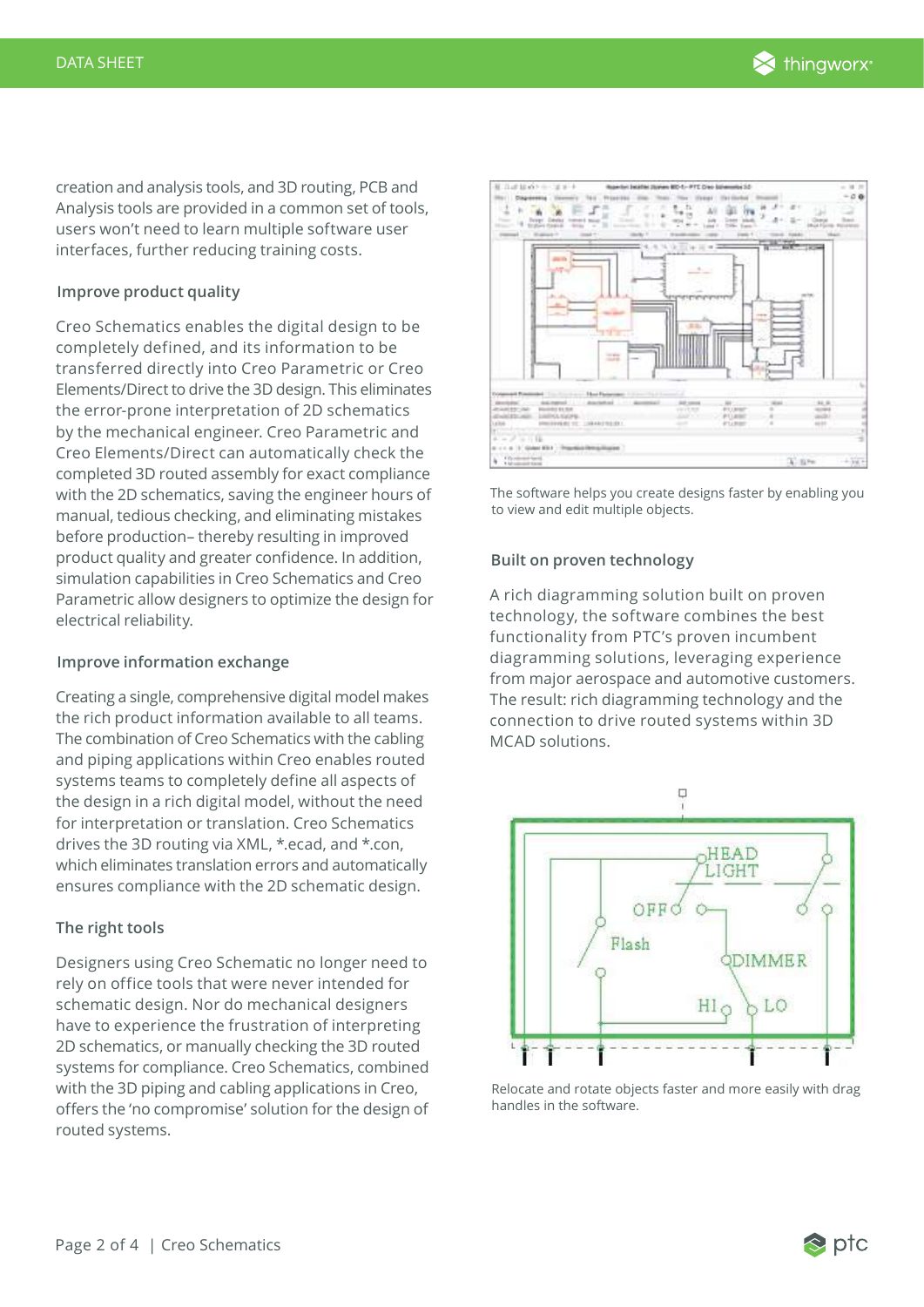

# Features and specifications

#### **Diagram types**

- P&ID
- Block
- Wiring
- HVAC
- Functional
- Schematic
- **Hydraulic**
- Pneumatic

## **Data exchange**

- Supported export formats: CSV, CGM, DWG, DXF, Medusa, PDF, XML, ECAD, and CON
- Supported import formats: EDS, CSV, CGM, DWG, DXF, Medusa, and XML
- Support for legacy Pro/DIAGRAM™ data

## **Design manipulation**

- Windows® Explorer-style interface
- Context-sensitive, right mouse button pop-ups
- Define any user property
- Fast navigation through multiple sheets
- Update catalogs
- Merge design sheets

#### **Integral product data management**

- Enable management of schematic data within PTC's Product Development System (PDS), including Windchill® PDMLink® and Windchill ProjectLink™
- Access Windchill and open, check out, and check-in designs directly from within Creo Schematics

#### **Flexible catalog management**

- Central catalog provides a single source for company design libraries
- Free symbol library includes ANSI, CSA, and IEEE standards

## **Properties and parameters**

- Parameters are fully user-definable and may be attached to: Folders, Sheet Sets, Sheets, Blocks, Fibers, Groups, Ports, Formats
- Parameters values may be defaulted in the catalog, modified upon instancing, updated by selection from a data set, edited from a multi-selection, or allocated automatically
- Graphical display of properties available on: Sheets, Formats, Blocks, Fibers, Groups, Ports
- Automated assignment of connector terminator information
- Import signal information from PCB applications

#### **Display characteristics**

- Any number of attributes
- Any sub-string of any attribute value
- Any fixed strings, delimiters
- True Type font support
- Any layer, color
- Customizable labels

| Film-                     | Diagramming Geometry Text Properties |  |                                     |  |                               | Get Started       |
|---------------------------|--------------------------------------|--|-------------------------------------|--|-------------------------------|-------------------|
|                           | sta                                  |  | $h \propto$                         |  | <b>DTC</b>                    |                   |
| <b>Barrola</b><br>Catalog | API<br>Guida                         |  | What's Tutarial Product<br>Now Move |  | Log Support<br>$-$ Cass       | Online<br>Library |
|                           | Catalog Help Files                   |  | Traning                             |  | Online Support Online Library |                   |

Get up to speed quickly with easy access to tutorials, online symbol catalogs, and quick links to PTC.com and support resources.